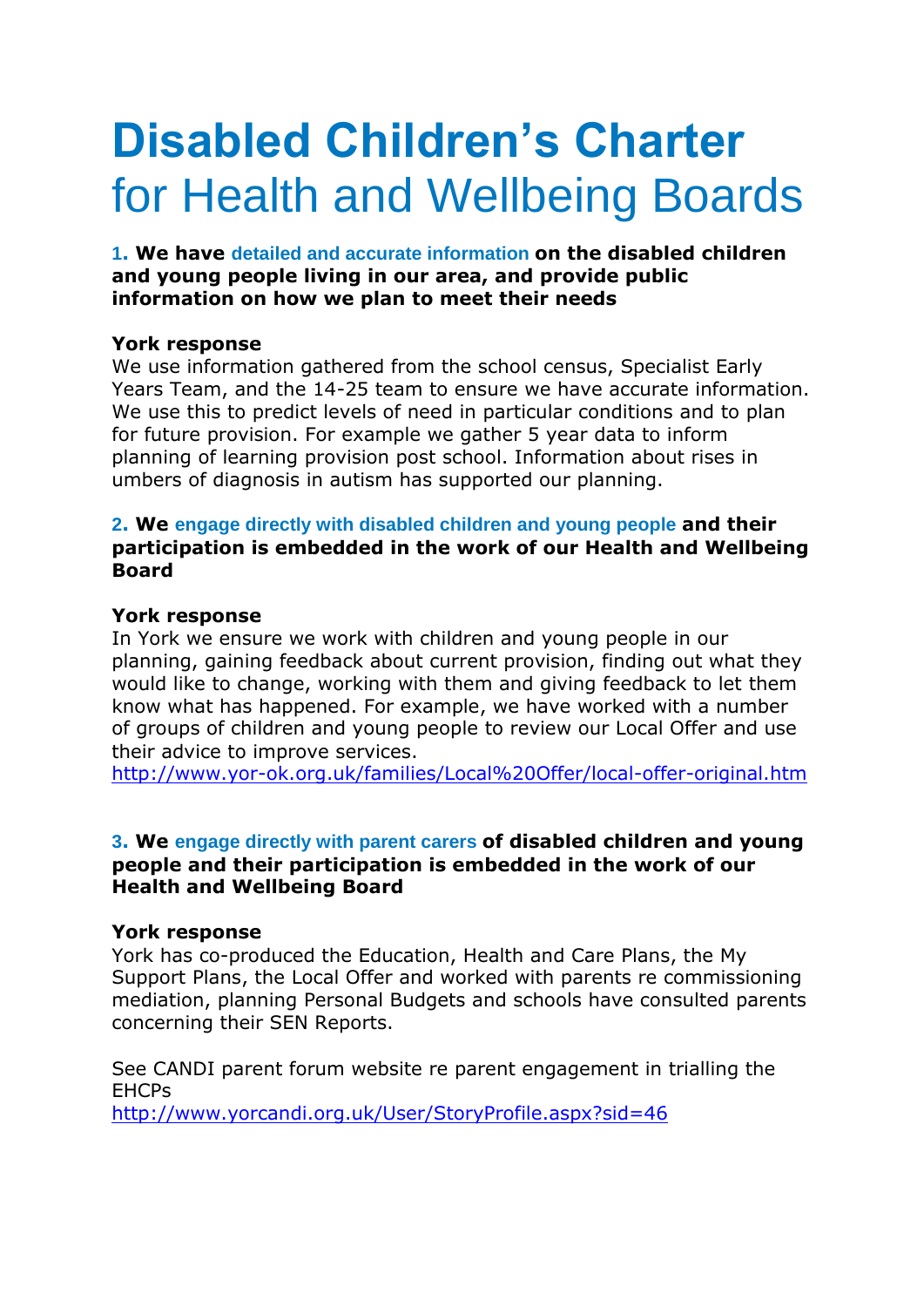# **4. We set clear strategic outcomes for our partners to meet in relation to disabled children, young people and their families, monitor progress towards achieving them and hold each other to account**

# **York response**

The Strategic Partnership for Integrating Services for Disabled Children is a multi agency partnership with strong engagement from parent forum, councillor for children's services, health commissioning, health providers, social care, voluntary sector, and education. Clear objectives are set and reviewed regularly.

See YorOK board paper March 14

# **5. We promote early intervention and support for smooth transitions between children and adult services for disabled children and young people**

# **York response**

In York we don't wait until a child has failed to provide clear support and intervention. The graduated response in the York pathway makes it clear that all teachers are responsible for meeting every child's SEN needs. The My Support Plan has been developed locally to provide coordination of support for children with additional needs, who do not meet the eligibility criteria for EHCPs. Families have valued this engagement of practitioners working with them, placing them at the heart of planning for improved outcomes for their children.

In the early years we have strong support for families, with Early Support embedded for the last 9 years. The central specialist teaching teams work closely with health colleagues attending joint assessment clinics/autism forum, providing support at the point of diagnosis.

The Local Offer supports clear information for families with additional information for all the key transition points. The dedicated multi agency transition team work with young people 14-25 years, working across children and adult social care, supporting planning for the future and independent living skills. The strategic partnership Moving into Adult Life and 14-25 strategic group have strong membership from young people, parents, children's and adult social care, as well as health, education and the voluntary sector. These partnerships ensure the agenda is always moving forwards.

See Early Intervention Plan and My Support Plan [http://www.yor-](http://www.yor-ok.org.uk/workforce2014/Dream%20again%20and%20YorOK%20Board/early-help-strategy.htm)

[ok.org.uk/workforce2014/Dream%20again%20and%20YorOK%20Board/](http://www.yor-ok.org.uk/workforce2014/Dream%20again%20and%20YorOK%20Board/early-help-strategy.htm) [early-help-strategy.htm](http://www.yor-ok.org.uk/workforce2014/Dream%20again%20and%20YorOK%20Board/early-help-strategy.htm)

<http://www.yor-ok.org.uk/families/Local%20Offer/growing-up.htm>